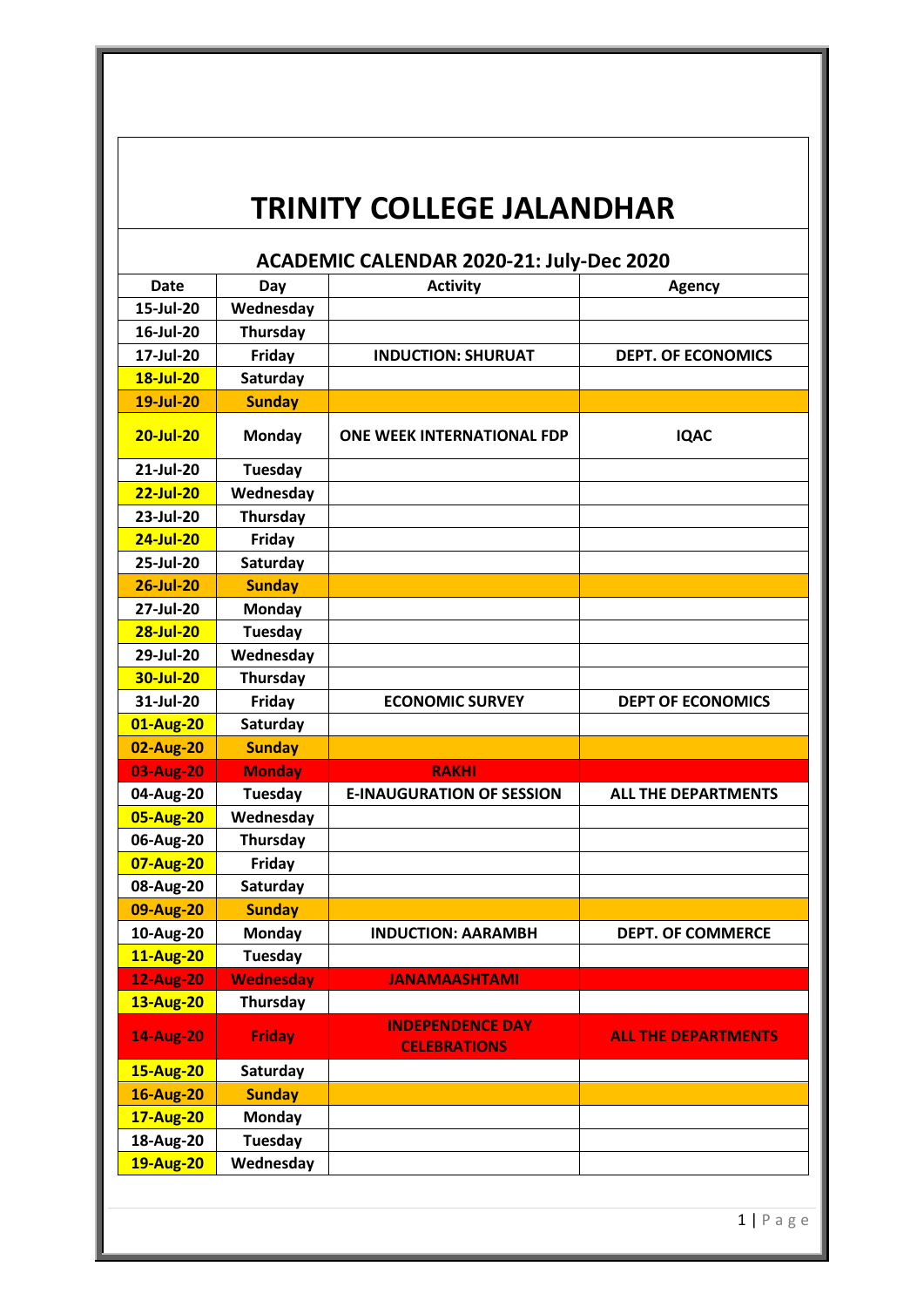| 20-Aug-20              | Thursday                  |                                                         |                           |
|------------------------|---------------------------|---------------------------------------------------------|---------------------------|
| <b>21-Aug-20</b>       | Friday                    |                                                         |                           |
| 22-Aug-20              | Saturday                  |                                                         |                           |
| <b>23-Aug-20</b>       | <b>Sunday</b>             |                                                         |                           |
| 24-Aug-20              | <b>Monday</b>             |                                                         |                           |
| <b>25-Aug-20</b>       | <b>Tuesday</b>            |                                                         |                           |
| 26-Aug-20              | Wednesday                 |                                                         |                           |
| <b>27-Aug-20</b>       | Thursday                  |                                                         |                           |
| 28-Aug-20              | Friday                    | <b>QUIZ ON COVID 19</b>                                 | <b>DEPT. OF SCIENCES</b>  |
| <b>29-Aug-20</b>       | Saturday                  |                                                         |                           |
| <b>30-Aug-20</b>       | <b>Sunday</b>             | <b>FIT INDIA RUN MOVEMENT</b>                           | <b>NCC</b>                |
| <b>31-Aug-20</b>       | <b>Monday</b>             |                                                         |                           |
| 01-Sep-20              | <b>Tuesday</b>            | <b>SODAL MELA</b>                                       |                           |
| 02-Sep-20              | Wednesday                 |                                                         |                           |
| 03-Sep-20              | Thursday                  |                                                         |                           |
| 04-Sep-20              | Friday                    |                                                         |                           |
| 05-Sep-20              | Saturday                  |                                                         |                           |
| 06-Sep-20              | <b>Sunday</b>             |                                                         |                           |
| 07-Sep-20              | <b>Monday</b>             | <b>DYNAMIC BUSINESS CLUB LOGO</b><br><b>COMPETITION</b> | <b>DEPT. OF COMMERCE</b>  |
| 08-Sep-20              | <b>Tuesday</b>            |                                                         |                           |
| 09-Sep-20              | Wednesday                 |                                                         |                           |
| 10-Sep-20              | Thursday                  |                                                         |                           |
| 11-Sep-20              | Friday                    |                                                         |                           |
| 12-Sep-20              | Saturday                  | <b>STUDENT DEVELOPMENT</b><br><b>PROGRAM</b>            | <b>FACULTY OF ARTS</b>    |
| 13-Sep-20              | <b>Sunday</b>             | <b>MOTIVATION LECTURE</b>                               | <b>NCC</b>                |
| 14-Sep-20              | <b>Monday</b>             |                                                         |                           |
| 15-Sep-20              | <b>Tuesday</b>            |                                                         |                           |
| 16-Sep-20              | Wednesday                 |                                                         |                           |
| 17-Sep-20              | Thursday                  | <b>STUDENT DEVELOPMENT</b><br><b>PROGRAM</b>            | <b>DEPT. OF ECONOMICS</b> |
| 18-Sep-20              | Friday                    |                                                         |                           |
| 19-Sep-20              | Saturday                  |                                                         |                           |
| <b>20-Sep-20</b>       | <b>Sunday</b>             |                                                         |                           |
| 21-Sep-20              | <b>Monday</b>             | <b>GUEST LECTURE ON BANKING</b>                         | <b>DEPT. OF COMMERCE</b>  |
| 22-Sep-20              | <b>Tuesday</b>            |                                                         |                           |
| 23-Sep-20              | Wednesday                 |                                                         |                           |
| 24-Sep-20              | Thursday                  |                                                         |                           |
| 25-Sep-20              | Friday                    |                                                         |                           |
| 26-Sep-20              | Saturday                  |                                                         |                           |
| 27-Sep-20              | <b>Sunday</b>             |                                                         |                           |
| 28-Sep-20              | <b>Monday</b>             |                                                         |                           |
|                        | <b>Tuesday</b>            | <b>SCIENCE WORKSHOP</b>                                 | <b>DEPT. OF SCIENCES</b>  |
| 29-Sep-20              |                           |                                                         |                           |
| 30-Sep-20              | Wednesday                 | <b>GUEST LECTURE</b>                                    | <b>DEPT. OF ECONOMICS</b> |
| 01-Oct-20              | Thursday                  |                                                         |                           |
| 02-Oct-20<br>03-Oct-20 | <b>Friday</b><br>Saturday | <b>GANDHI JAYANTI</b>                                   |                           |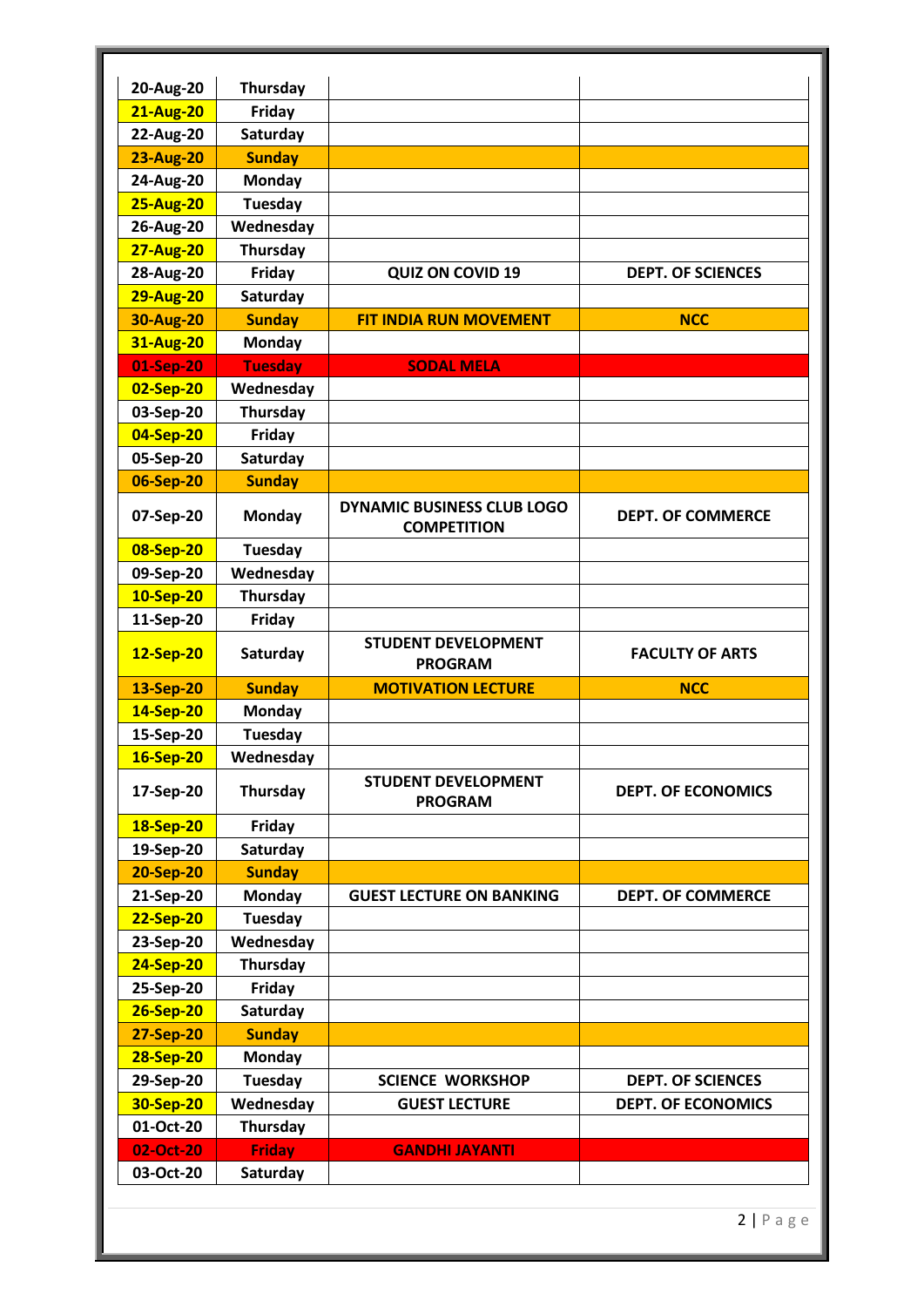| 04-Oct-20        | <b>Sunday</b>   |                                                        |                                            |
|------------------|-----------------|--------------------------------------------------------|--------------------------------------------|
| 05-Oct-20        | <b>Monday</b>   | <b>WORKSHOP ON RESEARCH</b><br><b>ENHANCING SKILLS</b> | <b>DEPT. OF COMMERCE</b>                   |
| 06-Oct-20        | <b>Tuesday</b>  |                                                        |                                            |
| 07-Oct-20        | Wednesday       |                                                        |                                            |
| 08-Oct-20        | Thursday        |                                                        |                                            |
| 09-Oct-20        | Friday          |                                                        |                                            |
| 10-Oct-20        | Saturday        | <b>ENGLISH CARNIVAL (10-23)</b>                        | <b>SR. SEC. WING</b>                       |
| 11-Oct-20        | <b>Sunday</b>   |                                                        |                                            |
| 12-Oct-20        | <b>Monday</b>   |                                                        |                                            |
| 13-Oct-20        | <b>Tuesday</b>  | <b>SCIENCE FAIR</b>                                    | SR. SEC. WING                              |
| 14-Oct-20        | Wednesday       | <b>STUDENT DEVELOPMENT</b><br><b>PROGRAM</b>           | <b>DEPT. OF COMPUTER</b><br><b>SCIENCE</b> |
| 15-Oct-20        | Thursday        |                                                        |                                            |
| 16-Oct-20        | Friday          |                                                        |                                            |
| 17-Oct-20        | Saturday        |                                                        |                                            |
| 18-Oct-20        | <b>Sunday</b>   |                                                        |                                            |
| 19-Oct-20        | <b>Monday</b>   | <b>ONLINE RESEARCH SURVEY</b>                          | <b>DEPT. OF COMMERCE</b>                   |
| 20-Oct-20        | Tuesday         |                                                        |                                            |
| 21-Oct-20        | Wednesday       | <b>ECOMANIA</b>                                        | <b>DEPT. OF ECONOMICS</b>                  |
| 22-Oct-20        | <b>Thursday</b> |                                                        |                                            |
| 23-Oct-20        | Friday          |                                                        |                                            |
| 24-Oct-20        | Saturday        | <b>WORKSHOP ON HAIR CUTTING</b>                        | <b>DEPT. OF COSMETOLOGY</b>                |
| 25-Oct-20        | <b>Sunday</b>   | <b>DUSSEHRA</b>                                        |                                            |
| 26-Oct-20        | Monday          |                                                        |                                            |
| 27-Oct-20        | Tuesday         |                                                        |                                            |
| 28-Oct-20        | Wednesday       | <b>GUEST LECTURE</b>                                   | <b>DEPT. OF SCIENCES</b>                   |
| 29-Oct-20        | Thursday        | <b>CULTUTRAL EVENTS (29-31)</b>                        | <b>ALL THE DEPARTMENTS</b>                 |
| 30-Oct-20        | Friday          |                                                        |                                            |
| 31-Oct-20        | <b>Saturday</b> | <b>MAHARISHI VALMIKI JYANTI</b>                        |                                            |
| 01-Nov-20        | <b>Sunday</b>   |                                                        |                                            |
| 02-Nov-20        | <b>Monday</b>   | <b>BUSINESS KSHRETA</b><br><b>COMPETITION</b>          | <b>DEPT. OF COMMERCE</b>                   |
| 03-Nov-20        | <b>Tuesday</b>  |                                                        |                                            |
|                  |                 |                                                        |                                            |
| 04-Nov-20        | Wednesday       | <b>AWARENESS SESSION</b>                               | <b>ANTI HARASSMENT CELL</b>                |
| 05-Nov-20        | Thursday        |                                                        |                                            |
| 06-Nov-20        | Friday          |                                                        |                                            |
| 07-Nov-20        | Saturday        | <b>ONE DAY FDP</b>                                     | <b>IQAC</b>                                |
| 08-Nov-20        | <b>Sunday</b>   |                                                        |                                            |
| 09-Nov-20        | <b>Monday</b>   |                                                        |                                            |
| 10-Nov-20        | <b>Tuesday</b>  | <b>WORLD SCIENCE DAY</b>                               | <b>DEPT. OF SCIENCES</b>                   |
| <b>11-Nov-20</b> | Wednesday       |                                                        |                                            |
| 12-Nov-20        | Thursday        |                                                        |                                            |
| <b>13-Nov-20</b> | Friday          | <b>GUEST LECTURE BY NGO</b>                            | <b>DEPT. OF ECO</b>                        |
| <b>14-Nov-20</b> | <b>Saturday</b> | <b>DIWALI</b>                                          |                                            |
| <b>15-Nov-20</b> | <b>Sunday</b>   |                                                        |                                            |
| 16-Nov-20        | <b>Monday</b>   |                                                        |                                            |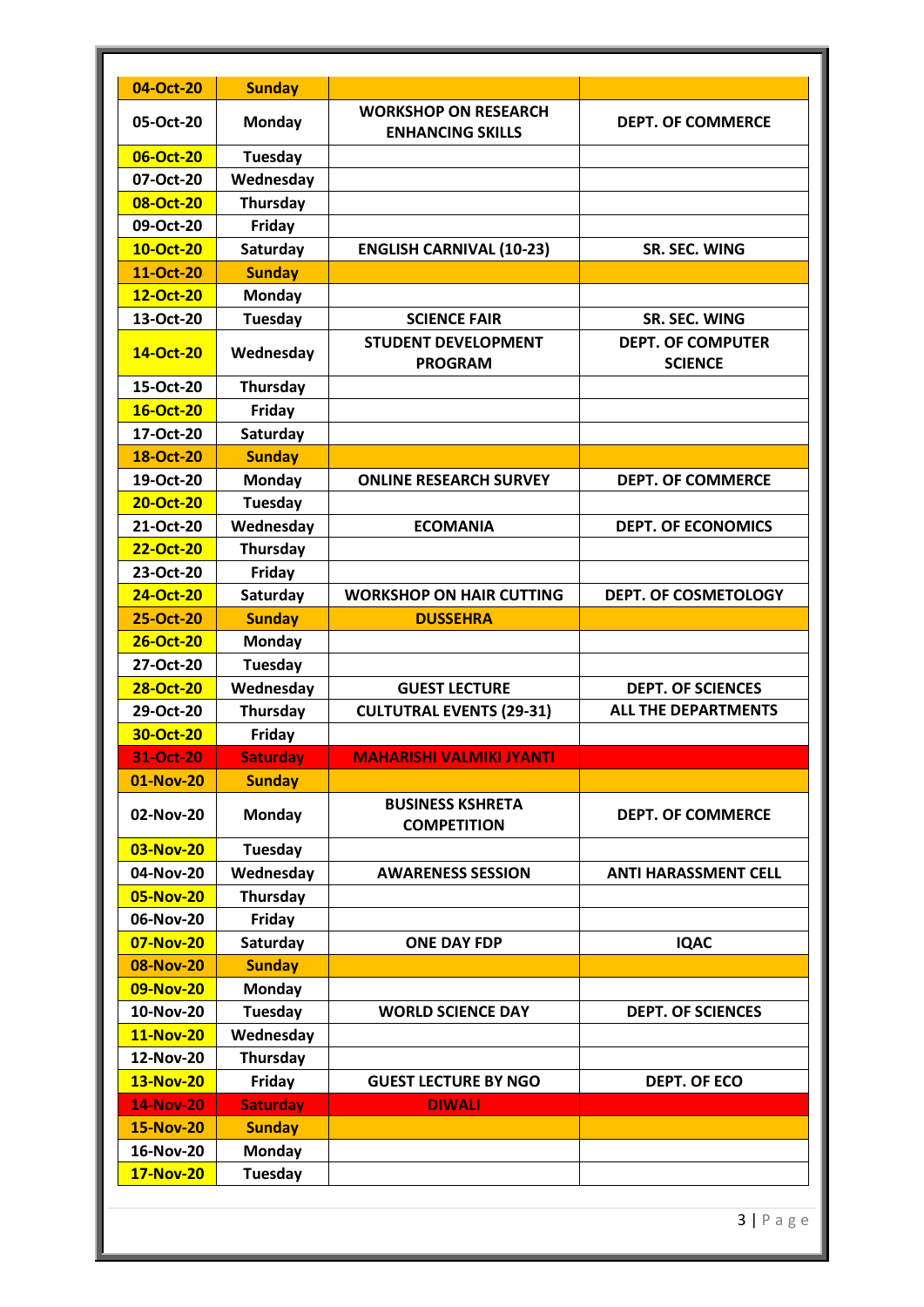| 18-Nov-20        | Wednesday       |                                                                                                                                                   |                                            |
|------------------|-----------------|---------------------------------------------------------------------------------------------------------------------------------------------------|--------------------------------------------|
| <b>19-Nov-20</b> | Thursday        |                                                                                                                                                   |                                            |
| 20-Nov-20        | Friday          | <b>EXTENSION LECTURE ON FACIAL</b><br><b>MUSCLES</b>                                                                                              | <b>DEPT. OF COSMETOLOGY</b>                |
| <b>21-Nov-20</b> | Saturday        |                                                                                                                                                   |                                            |
| <b>22-Nov-20</b> | <b>Sunday</b>   |                                                                                                                                                   |                                            |
| <b>23-Nov-20</b> | Monday          | <b>GUEST LECTURE ON INSURANCE</b>                                                                                                                 | <b>DEPT. OF COMMERCE</b>                   |
| 24-Nov-20        | Tuesday         |                                                                                                                                                   |                                            |
| <b>25-Nov-20</b> | Wednesday       |                                                                                                                                                   |                                            |
| 26-Nov-20        | Thursday        | <b>GURU PURAV CELEBRTION</b>                                                                                                                      | <b>FACULTY OF ARTS</b>                     |
| <b>27-Nov-20</b> | Friday          |                                                                                                                                                   |                                            |
| 28-Nov-20        | Saturday        | <b>BLOOD DONATION AT CIVIL</b><br><b>HOSPITAL</b><br><b>EXTENSION LECTURE ON</b><br><b>TEACHING AND IDEOLOGIES OF</b><br><b>GURU NANAK DEV JI</b> | <b>NCC</b><br><b>FACULTY OF ARTS</b>       |
| <b>29-Nov-20</b> | <b>Sunday</b>   | <b>WORKSHOP ON ADVANCE</b><br><b>MAKEUP</b>                                                                                                       | <b>DEPT. OF COSMETOLOGY</b>                |
| <b>30-Nov-20</b> | <b>Monday</b>   | <b>PRAKASH DIVAS GURU NANAK</b><br><b>DEV JI</b>                                                                                                  |                                            |
| 01-Dec-20        | <b>Tuesday</b>  |                                                                                                                                                   |                                            |
| 02-Dec-20        | Wednesday       |                                                                                                                                                   |                                            |
| 03-Dec-20        | <b>Thursday</b> |                                                                                                                                                   |                                            |
| 04-Dec-20        | Friday          |                                                                                                                                                   |                                            |
| 05-Dec-20        | Saturday        | <b>HOUSE EXAMINATIONS (5-14</b><br>DEC)                                                                                                           |                                            |
| 06-Dec-20        | <b>Sunday</b>   |                                                                                                                                                   |                                            |
| 07-Dec-20        | Monday          | <b>WEBINAR ON NEW EDUCATION</b><br><b>POLICY</b>                                                                                                  | <b>IQAC</b>                                |
| 08-Dec-20        | <b>Tuesday</b>  |                                                                                                                                                   |                                            |
| 09-Dec-20        | Wednesday       |                                                                                                                                                   |                                            |
| 10-Dec-20        | Thursday        |                                                                                                                                                   |                                            |
| 11-Dec-20        | Friday          |                                                                                                                                                   |                                            |
| 12-Dec-20        | Saturday        |                                                                                                                                                   |                                            |
| 13-Dec-20        | <b>Sunday</b>   |                                                                                                                                                   |                                            |
| 14-Dec-20        | <b>Monday</b>   | <b>OUTREACH PROGRAMME</b>                                                                                                                         | <b>DEPT. OF ECONOMICS</b>                  |
| 15-Dec-20        | <b>Tuesday</b>  |                                                                                                                                                   |                                            |
| 16-Dec-20        | Wednesday       |                                                                                                                                                   |                                            |
| 17-Dec-20        | Thursday        | PTM FOR MID SEM EXAMS                                                                                                                             | <b>ALL THE DEPARTMENTS</b>                 |
| 18-Dec-20        | Friday          |                                                                                                                                                   |                                            |
| 19-Dec-20        | <b>Saturday</b> | <b>MARTYDOM DAY OF SHRI GURU</b><br><b>TEG BAHADUR JI</b>                                                                                         |                                            |
| <b>20-Dec-20</b> | <b>Sunday</b>   |                                                                                                                                                   |                                            |
| 21-Dec-20        | <b>Monday</b>   | <b>CHRISTMAS CELEBRATIONS</b>                                                                                                                     | <b>IQAC AND DEPT OF</b><br><b>COMMERCE</b> |
| <b>22-Dec-20</b> | <b>Tuesday</b>  | <b>WINTER BREAK FROM 22-DEC-</b><br><b>2020 TO 3 JAN 2021</b>                                                                                     |                                            |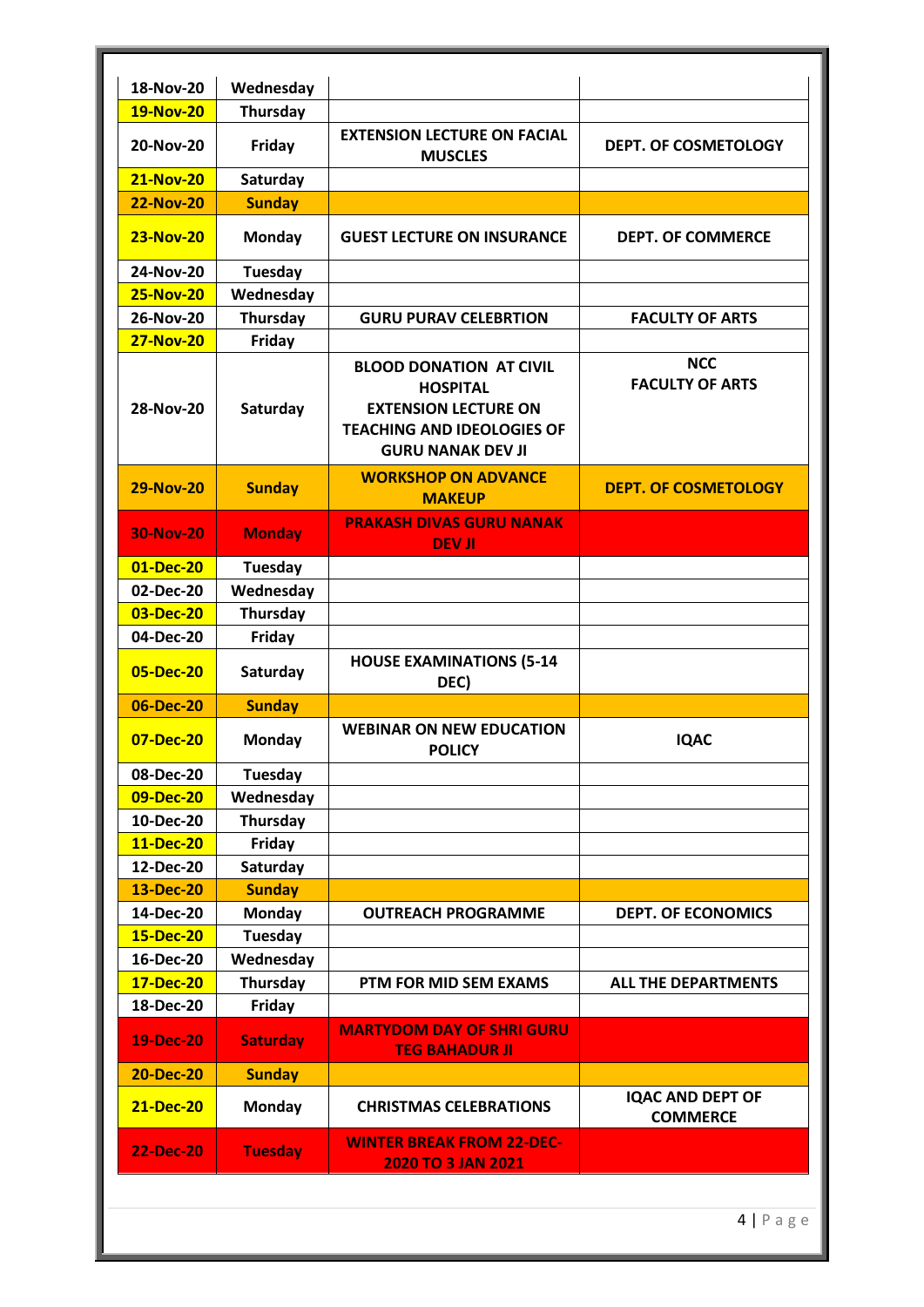| 23-Dec-20        | Wednesday     | <b>OUTREACH PROGRAMME FOR</b><br><b>CHRISTMAS CELEBRATIONS</b> | <b>DEPT OF LIBRARY SCIENCES</b> |
|------------------|---------------|----------------------------------------------------------------|---------------------------------|
| 24-Dec-20        | Thursday      |                                                                |                                 |
| <b>25-Dec-20</b> | Friday        |                                                                |                                 |
| <b>26-Dec-20</b> | Saturday      |                                                                |                                 |
| <b>27-Dec-20</b> | <b>Sunday</b> |                                                                |                                 |
| <b>28-Dec-20</b> | Monday        |                                                                |                                 |
| <b>29-Dec-20</b> | Tuesday       |                                                                |                                 |
| <b>30-Dec-20</b> | Wednesday     |                                                                |                                 |
| 31-Dec-20        | Thursday      |                                                                |                                 |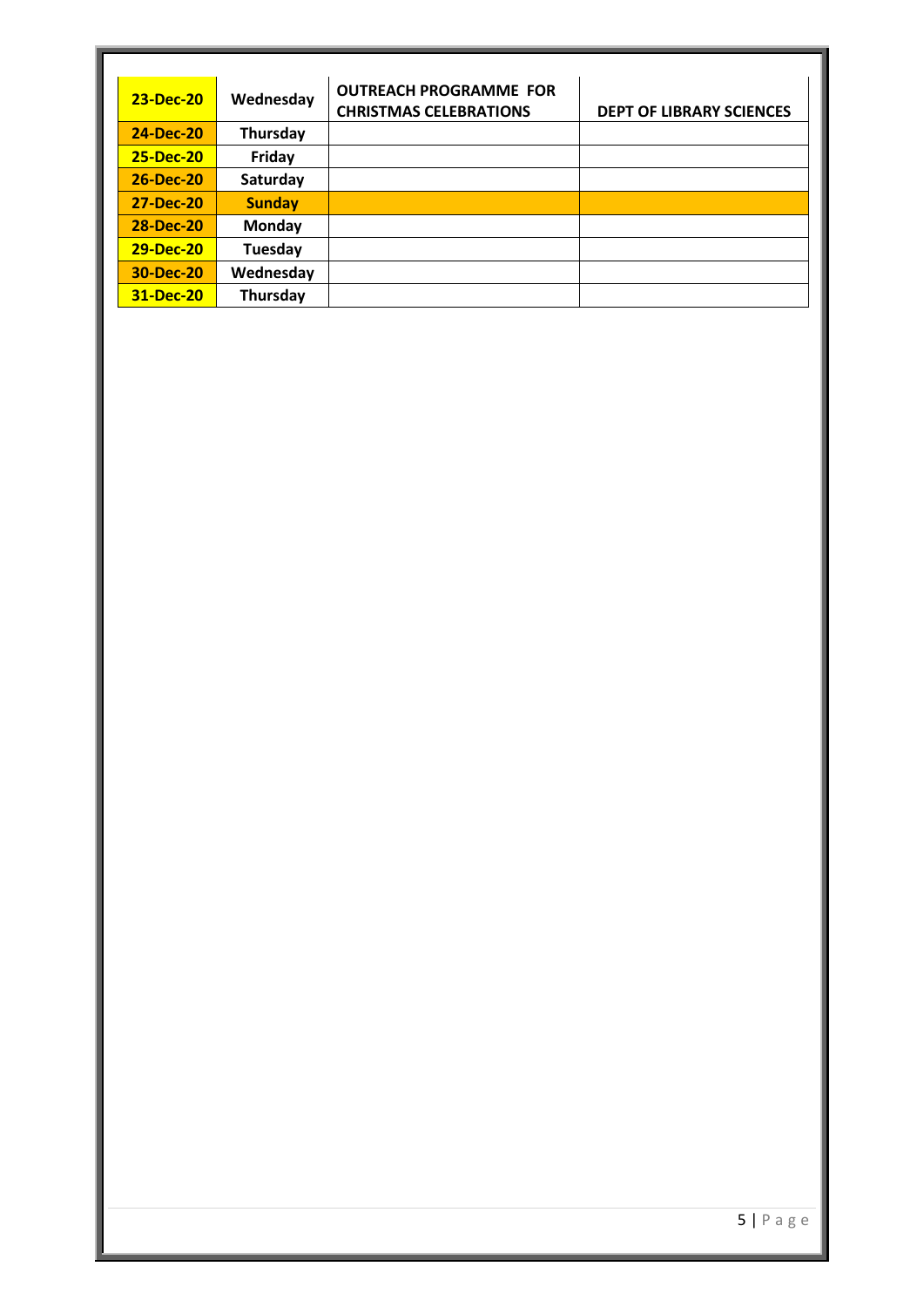| <b>TRINITY COLLEGE JALANDHAR</b>         |                             |                                                         |                                  |
|------------------------------------------|-----------------------------|---------------------------------------------------------|----------------------------------|
| ACADEMIC CALENDAR 2020-21: Jan-June 2021 |                             |                                                         |                                  |
| <b>Date</b>                              | Day                         | <b>Activity</b>                                         | <b>Agency</b>                    |
| 02-Jan-21                                | Saturday                    |                                                         |                                  |
| 03-Jan-21                                | <b>Sunday</b>               |                                                         |                                  |
| 04-Jan-21                                | <b>Monday</b>               |                                                         |                                  |
| 05-Jan-21                                | <b>Tuesday</b>              |                                                         |                                  |
| 06-Jan-21                                | Wednesday                   |                                                         |                                  |
| 07-Jan-21                                | Thursday                    |                                                         |                                  |
| 08-Jan-21                                | Friday                      |                                                         |                                  |
| 09-Jan-21                                | Saturday                    | <b>ONE DAY FDP</b>                                      | <b>IQAC</b>                      |
| 10-Jan-21                                | <b>Sunday</b>               |                                                         |                                  |
| $11$ -Jan- $21$                          | <b>Monday</b>               |                                                         |                                  |
| $12$ -Jan-21                             | <b>Tuesday</b>              |                                                         |                                  |
| 13-Jan-21                                | Wednesday                   | <b>LOHRI CELEBRATIONS</b>                               | <b>DEPT. OF COMMERCE</b>         |
| 14-Jan-21                                | <b>Thursday</b>             | <b>MAGHI</b>                                            |                                  |
| 15-Jan-21                                | Friday                      |                                                         |                                  |
| 16-Jan-21                                | Saturday                    |                                                         |                                  |
| 17-Jan-21                                | <b>Sunday</b>               |                                                         |                                  |
| 18-Jan-21                                | <b>Monday</b>               |                                                         |                                  |
| 19-Jan-21                                | <b>Tuesday</b>              |                                                         |                                  |
| <b>20-Jan-21</b>                         | <b>Wednesday</b>            | <b>GURU PURAV GURU GOBIND SINGH JI</b>                  |                                  |
| 21-Jan-21                                | Thursday                    | <b>GUEST LECTURE</b>                                    | <b>DEPT. OF COMPUTER</b><br>SCI. |
| $22$ -Jan-21                             | Friday                      |                                                         |                                  |
| 23-Jan-21                                | Saturday                    |                                                         |                                  |
| 24-Jan-21                                | <b>Sunday</b>               |                                                         |                                  |
| 25-Jan-21                                | Monday                      |                                                         |                                  |
| $26$ -Jan- $21$                          | <b>Tuesday</b>              | <b>KEPUBLIC DAY</b>                                     |                                  |
| 27-Jan-21                                | Wednesday                   | <b>INTERACTION SESSION WITH PLUS</b><br><b>TWO</b>      | <b>DEPT. OF COMMERCE</b>         |
| 28-Jan-21                                | Thursday                    |                                                         |                                  |
| 29-Jan-21                                | Friday                      | <b>GUEST LECTURE</b>                                    | <b>DEPT. OF ECONOMICS</b>        |
| 30-Jan-21                                | Saturday                    |                                                         |                                  |
| 31-Jan-21                                | <b>Sunday</b>               |                                                         |                                  |
| 01-Feb-21                                | <b>Monday</b>               | <b>5s INSPECTION</b>                                    | <b>IQAC</b>                      |
|                                          |                             |                                                         |                                  |
| 02-Feb-21                                | <b>Tuesday</b>              | <b>UPLOADING OF AQAR 2019-20</b>                        | <b>IQAC</b>                      |
| 03-Feb-21                                | Wednesday                   |                                                         |                                  |
| 04-Feb-21                                | Thursday                    |                                                         |                                  |
| 05-Feb-21                                | Friday                      | LECTURE ON SCOPE OF ECONOMICS<br><b>AND MATHEMATICS</b> | <b>DEPT. OF ECONOMICS</b>        |
| 06-Feb-21                                | Saturday                    |                                                         |                                  |
| 07-Feb-21                                | <b>Sunday</b>               |                                                         |                                  |
| 08-Feb-21                                | <b>Monday</b>               |                                                         |                                  |
| 09-Feb-21<br>10-Feb-21                   | <b>Tuesday</b><br>Wednesday |                                                         |                                  |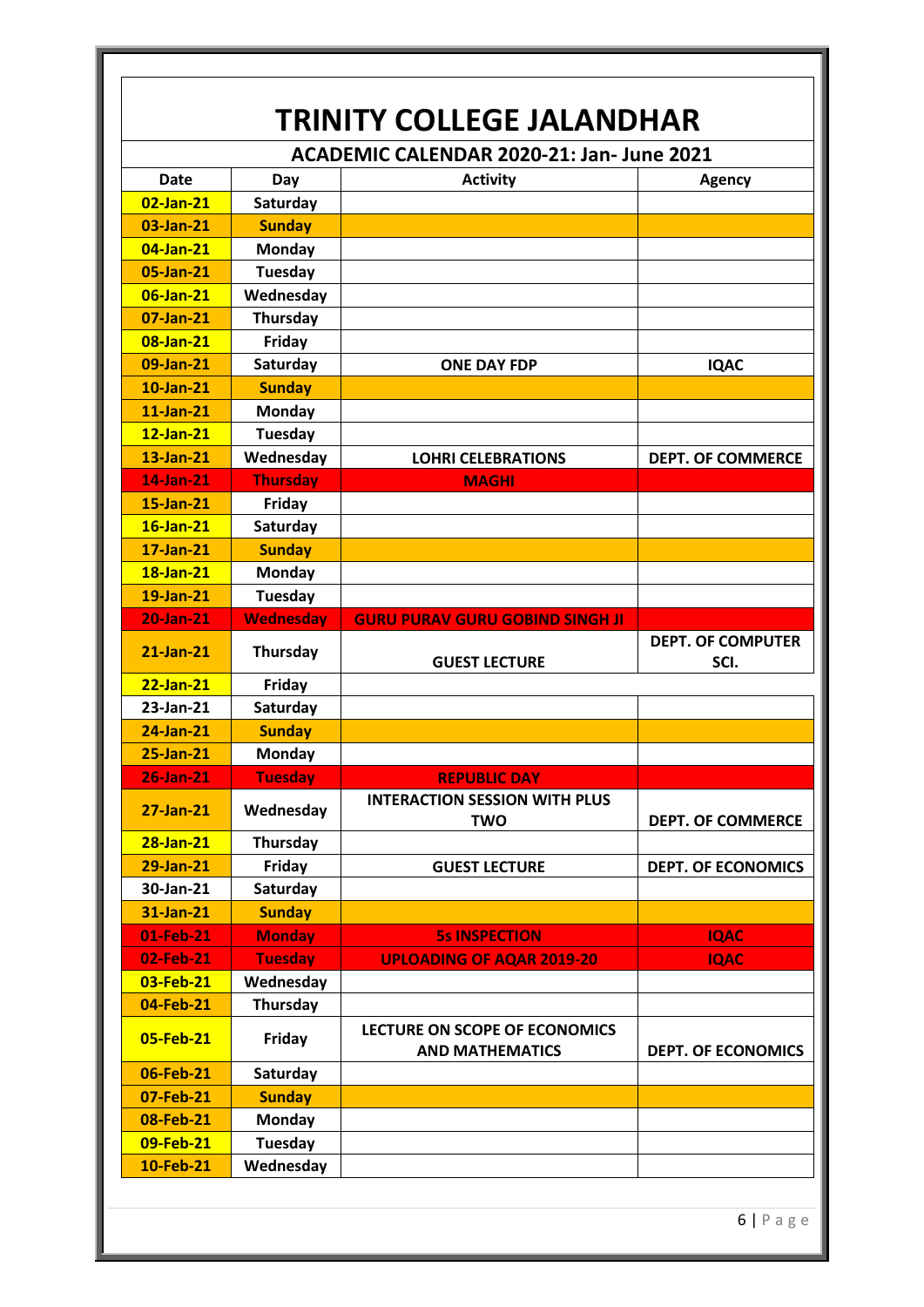| 11-Feb-21        | Thursday        |                                                                          |                                                            |
|------------------|-----------------|--------------------------------------------------------------------------|------------------------------------------------------------|
| 12-Feb-21        | Friday          |                                                                          |                                                            |
| 13-Feb-21        | Saturday        | <b>ONLINE QUIZ</b>                                                       | <b>DEPT. OF COMPUTER</b><br>SCI.                           |
| 14-Feb-21        | <b>Sunday</b>   |                                                                          |                                                            |
| 15-Feb-21        | <b>Monday</b>   | <b>UNIVERSITY EXAMINATIONS</b>                                           | ALL DEPT.                                                  |
| 16-Feb-21        | <b>Tuesday</b>  |                                                                          |                                                            |
| 17-Feb-21        | Wednesday       |                                                                          |                                                            |
| 18-Feb-21        | Thursday        |                                                                          |                                                            |
| 19-Feb-21        | Friday          |                                                                          |                                                            |
| <b>20-Feb-21</b> | Saturday        |                                                                          |                                                            |
| 21-Feb-21        | <b>Sunday</b>   | <b>MAA BOLI DIWAS</b>                                                    | <b>SR. SEC WING AND</b><br><b>FACULTY OF ARTS</b>          |
| 22-Feb-21        | <b>Monday</b>   |                                                                          |                                                            |
| 23-Feb-21        | <b>Tuesday</b>  |                                                                          |                                                            |
| <b>24-Feb-21</b> | Wednesday       |                                                                          |                                                            |
| 25-Feb-21        | Thursday        | <b>PRE-BOARD EXAMINATIONS FOR +2</b><br><b>FINAL EXAMS FOR +1</b>        | <b>SR. SEC WING</b>                                        |
| 26-Feb-21        | Friday          | <b>INTERACTION SESSION WITH PLUS</b><br><b>TWO</b>                       | <b>DEPT. OF COMPUTER</b><br>SCI.                           |
| <b>27-Feb-21</b> | <b>Saturday</b> | <b>GURU RAVI DASS JYANTI</b>                                             |                                                            |
| 28-Feb-21        | <b>Sunday</b>   |                                                                          |                                                            |
| 01-Mar-21        | <b>Monday</b>   |                                                                          |                                                            |
| 02-Mar-21        | <b>Tuesday</b>  |                                                                          |                                                            |
| 03-Mar-21        | Wednesday       |                                                                          |                                                            |
| 04-Mar-21        | <b>Thursday</b> |                                                                          |                                                            |
| 05-Mar-21        | Friday          |                                                                          |                                                            |
| 06-Mar-21        | Saturday        | <b>INTERACTION SESSION WITH PLUS</b><br><b>TWO</b><br><b>ALUMNI MEET</b> | <b>DEPT. OF COMPUTER</b><br>SCI.<br><b>FACULTY OF ARTS</b> |
| 07-Mar-21        | <b>Sunday</b>   |                                                                          |                                                            |
| 08-Mar-21        | <b>Monday</b>   |                                                                          |                                                            |
| 09-Mar-21        | <b>Tuesday</b>  |                                                                          |                                                            |
| 10-Mar-21        | Wednesday       | <b>THANKS GIVING DAY</b>                                                 | SR. SEC. WING                                              |
| <b>11-Mar-21</b> | <b>Thursday</b> | <b>MAHA SHIVRATRI</b>                                                    |                                                            |
| 12-Mar-21        | Friday          |                                                                          |                                                            |
| 13-Mar-21        | Saturday        |                                                                          |                                                            |
| 14-Mar-21        | <b>Sunday</b>   |                                                                          |                                                            |
| 15-Mar-21        | <b>Monday</b>   |                                                                          |                                                            |
| 16-Mar-21        | <b>Tuesday</b>  |                                                                          |                                                            |
| 17-Mar-21        | Wednesday       |                                                                          |                                                            |
| <b>18-Mar-21</b> | Thursday        |                                                                          |                                                            |
| 19-Mar-21        | Friday          |                                                                          |                                                            |
| 20-Mar-21        | Saturday        |                                                                          |                                                            |
| <b>21-Mar-21</b> | <b>Sunday</b>   |                                                                          |                                                            |
| <b>22-Mar-21</b> | <b>Monday</b>   | <b>REOPENING OF UG &amp; PG CLASSES</b>                                  |                                                            |
| 23-Mar-21        | <b>Tuesday</b>  |                                                                          |                                                            |
| 24-Mar-21        | Wednesday       | <b>GUEST LECTURE</b><br><b>FINAL RESULT OF PLUS &amp; PTM</b>            | <b>RESEARCH CELL</b><br>SR. SEC. WING                      |
|                  |                 |                                                                          | $7   P \text{ a } g \text{ e}$                             |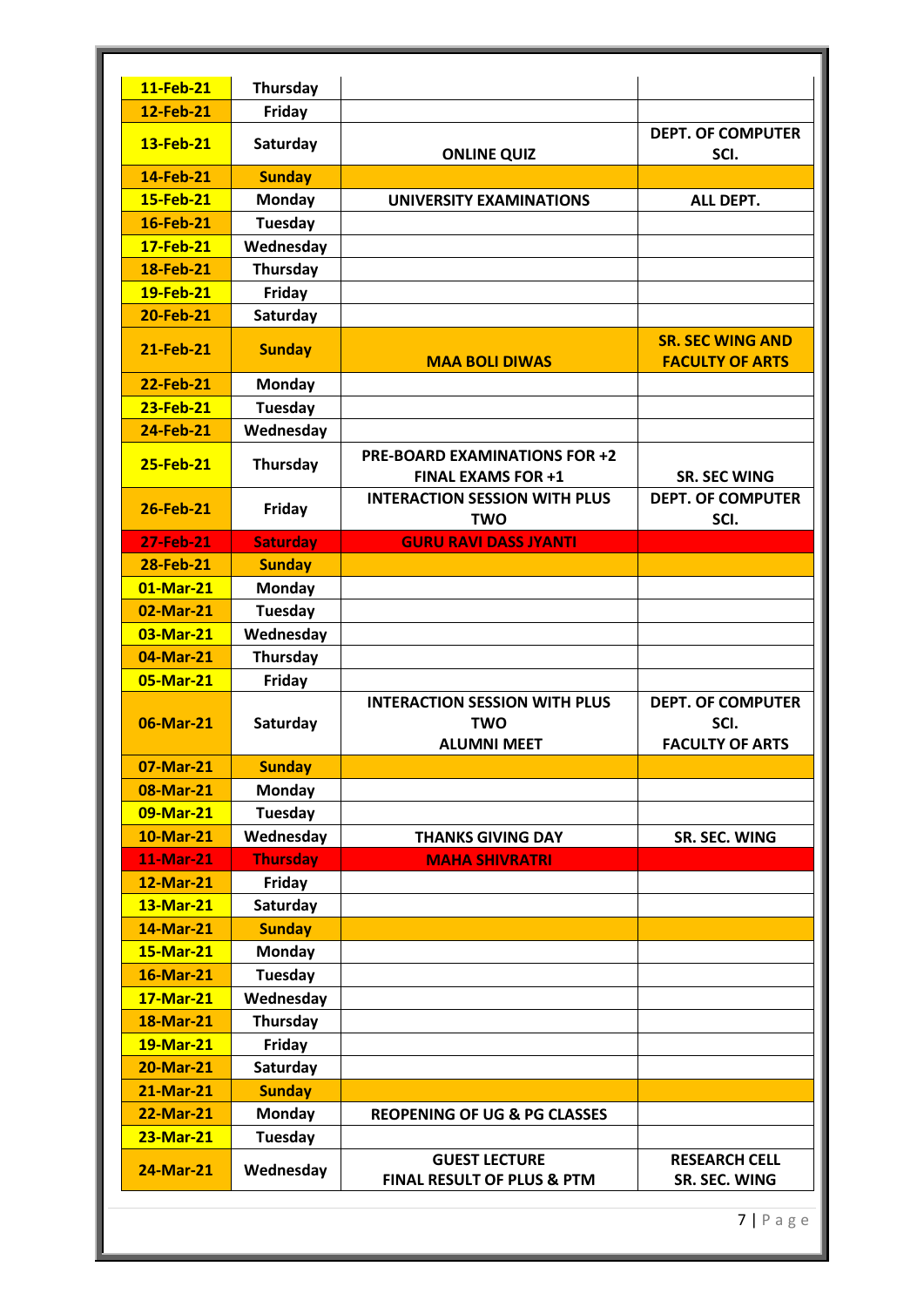| <b>DEPT. OF SCIENCES</b><br><b>PROGRAMME</b><br>26-Mar-21<br>Friday<br><b>27-Mar-21</b><br>Saturday<br><b>Sunday</b><br>28-Mar-21<br><b>29-Mar-21</b><br><b>Monday</b><br><b>HOLI</b><br><b>Tuesday</b><br>30-Mar-21<br><b>LECTURE ON CURRENT BUDGET</b><br><b>DEPT. OF ECONOMICS</b><br>Wednesday<br>31-Mar-21<br><b>DEPT. OF COMMERCE</b><br><b>NATIONAL CONFERENCE/FDP</b><br><b>Thursday</b><br>01-Apr-21<br><b>ONE DAY TRIP</b><br><b>DEPT. OF ECONOMICS</b><br>02-Apr-21<br><b>Friday</b><br><b>GOOD FRIDAY</b><br><b>Saturday</b><br>03-Apr-21<br><b>Sunday</b><br>04-Apr-21<br><b>GUEST LECTURE</b><br><b>DEPT. OF COMMERCE</b><br><b>Monday</b><br>05-Apr-21<br><b>REOPENING OF +2</b><br><b>SR. SEC WING</b><br><b>Tuesday</b><br>06-Apr-21<br>Wednesday<br>07-Apr-21<br>Thursday<br>08-Apr-21<br><b>SEMINAR ON DR. B.R AMBEDKAR</b><br><b>FACULTY OF ARTS</b> |  |
|--------------------------------------------------------------------------------------------------------------------------------------------------------------------------------------------------------------------------------------------------------------------------------------------------------------------------------------------------------------------------------------------------------------------------------------------------------------------------------------------------------------------------------------------------------------------------------------------------------------------------------------------------------------------------------------------------------------------------------------------------------------------------------------------------------------------------------------------------------------------------|--|
|                                                                                                                                                                                                                                                                                                                                                                                                                                                                                                                                                                                                                                                                                                                                                                                                                                                                          |  |
|                                                                                                                                                                                                                                                                                                                                                                                                                                                                                                                                                                                                                                                                                                                                                                                                                                                                          |  |
|                                                                                                                                                                                                                                                                                                                                                                                                                                                                                                                                                                                                                                                                                                                                                                                                                                                                          |  |
|                                                                                                                                                                                                                                                                                                                                                                                                                                                                                                                                                                                                                                                                                                                                                                                                                                                                          |  |
|                                                                                                                                                                                                                                                                                                                                                                                                                                                                                                                                                                                                                                                                                                                                                                                                                                                                          |  |
|                                                                                                                                                                                                                                                                                                                                                                                                                                                                                                                                                                                                                                                                                                                                                                                                                                                                          |  |
|                                                                                                                                                                                                                                                                                                                                                                                                                                                                                                                                                                                                                                                                                                                                                                                                                                                                          |  |
|                                                                                                                                                                                                                                                                                                                                                                                                                                                                                                                                                                                                                                                                                                                                                                                                                                                                          |  |
|                                                                                                                                                                                                                                                                                                                                                                                                                                                                                                                                                                                                                                                                                                                                                                                                                                                                          |  |
|                                                                                                                                                                                                                                                                                                                                                                                                                                                                                                                                                                                                                                                                                                                                                                                                                                                                          |  |
|                                                                                                                                                                                                                                                                                                                                                                                                                                                                                                                                                                                                                                                                                                                                                                                                                                                                          |  |
|                                                                                                                                                                                                                                                                                                                                                                                                                                                                                                                                                                                                                                                                                                                                                                                                                                                                          |  |
|                                                                                                                                                                                                                                                                                                                                                                                                                                                                                                                                                                                                                                                                                                                                                                                                                                                                          |  |
|                                                                                                                                                                                                                                                                                                                                                                                                                                                                                                                                                                                                                                                                                                                                                                                                                                                                          |  |
| 09-Apr-21<br>Friday<br><b>INDUSTRIAL VISIT/BANK VISIT</b><br><b>DEPT. OF ECONOMICS</b>                                                                                                                                                                                                                                                                                                                                                                                                                                                                                                                                                                                                                                                                                                                                                                                   |  |
| Saturday<br>10-Apr-21                                                                                                                                                                                                                                                                                                                                                                                                                                                                                                                                                                                                                                                                                                                                                                                                                                                    |  |
| 11-Apr-21<br><b>Sunday</b>                                                                                                                                                                                                                                                                                                                                                                                                                                                                                                                                                                                                                                                                                                                                                                                                                                               |  |
| 12-Apr-21<br><b>Monday</b>                                                                                                                                                                                                                                                                                                                                                                                                                                                                                                                                                                                                                                                                                                                                                                                                                                               |  |
| <b>Tuesday</b><br>13-Apr-21<br><b>CULTURAL PROGRAMME</b><br><b>DEPT. OF SCIENCES</b>                                                                                                                                                                                                                                                                                                                                                                                                                                                                                                                                                                                                                                                                                                                                                                                     |  |
| <b>Wednesday</b><br>14-Apr-21<br>DR. B. R. AMBEDKAR JYANTI                                                                                                                                                                                                                                                                                                                                                                                                                                                                                                                                                                                                                                                                                                                                                                                                               |  |
| <b>Thursday</b><br>15-Apr-21                                                                                                                                                                                                                                                                                                                                                                                                                                                                                                                                                                                                                                                                                                                                                                                                                                             |  |
| <b>COUNSELLING SESSION FOR B.COM</b><br>16-Apr-21<br><b>Friday</b><br><b>FINAL</b><br><b>DEPT. OF COMMERCE</b>                                                                                                                                                                                                                                                                                                                                                                                                                                                                                                                                                                                                                                                                                                                                                           |  |
| 17-Apr-21<br>Saturday                                                                                                                                                                                                                                                                                                                                                                                                                                                                                                                                                                                                                                                                                                                                                                                                                                                    |  |
| <b>Sunday</b><br>18-Apr-21                                                                                                                                                                                                                                                                                                                                                                                                                                                                                                                                                                                                                                                                                                                                                                                                                                               |  |
| <b>Monday</b><br>19-Apr-21                                                                                                                                                                                                                                                                                                                                                                                                                                                                                                                                                                                                                                                                                                                                                                                                                                               |  |
| <b>20-Apr-21</b><br><b>Tuesday</b>                                                                                                                                                                                                                                                                                                                                                                                                                                                                                                                                                                                                                                                                                                                                                                                                                                       |  |
| <b>21-Apr-21</b><br><b>Wednesday</b><br><b>RAM NAVMI</b>                                                                                                                                                                                                                                                                                                                                                                                                                                                                                                                                                                                                                                                                                                                                                                                                                 |  |
| 22-Apr-21<br>Thursday                                                                                                                                                                                                                                                                                                                                                                                                                                                                                                                                                                                                                                                                                                                                                                                                                                                    |  |
| 23-Apr-21<br>Friday<br><b>DEPT. OF COMMERCE</b><br><b>INTERNSHIP WORKSHOP</b>                                                                                                                                                                                                                                                                                                                                                                                                                                                                                                                                                                                                                                                                                                                                                                                            |  |
| <b>DEPT. OF COMPUTER</b><br><b>TECHNO TRIVIA- INTER COLLEGE</b><br>24-Apr-21<br>Saturday<br><b>COMPETITION</b><br>SCI.                                                                                                                                                                                                                                                                                                                                                                                                                                                                                                                                                                                                                                                                                                                                                   |  |
| 25-Apr-21<br><b>Sunday</b><br><b>INAUGURATION OF NEW BLOCK</b>                                                                                                                                                                                                                                                                                                                                                                                                                                                                                                                                                                                                                                                                                                                                                                                                           |  |
| 26-Apr-21<br><b>Monday</b>                                                                                                                                                                                                                                                                                                                                                                                                                                                                                                                                                                                                                                                                                                                                                                                                                                               |  |
| <b>Tuesday</b><br>27-Apr-21                                                                                                                                                                                                                                                                                                                                                                                                                                                                                                                                                                                                                                                                                                                                                                                                                                              |  |
| Wednesday<br>28-Apr-21                                                                                                                                                                                                                                                                                                                                                                                                                                                                                                                                                                                                                                                                                                                                                                                                                                                   |  |
| Thursday<br>29-Apr-21                                                                                                                                                                                                                                                                                                                                                                                                                                                                                                                                                                                                                                                                                                                                                                                                                                                    |  |
| 30-Apr-21<br>Friday<br><b>EXPERT TALK ON PLACEMENT</b><br><b>DEPT. OF COMMERCE</b>                                                                                                                                                                                                                                                                                                                                                                                                                                                                                                                                                                                                                                                                                                                                                                                       |  |
| <b>DEPT. OF COMPUTER</b><br>01-May-21<br>Saturday<br>ADD ON COURSES REOPENING OF +1<br>SCI.                                                                                                                                                                                                                                                                                                                                                                                                                                                                                                                                                                                                                                                                                                                                                                              |  |
| <b>Sunday</b><br>02-May-21                                                                                                                                                                                                                                                                                                                                                                                                                                                                                                                                                                                                                                                                                                                                                                                                                                               |  |
| <b>GUEST LECTURE</b><br><b>DEPT. OF COMMERCE</b><br><b>Monday</b><br>03-May-21<br><b>ENGLISH CARNIVAL</b><br><b>FACULTY OF ARTS</b>                                                                                                                                                                                                                                                                                                                                                                                                                                                                                                                                                                                                                                                                                                                                      |  |
| <b>Tuesday</b><br>04-May-21                                                                                                                                                                                                                                                                                                                                                                                                                                                                                                                                                                                                                                                                                                                                                                                                                                              |  |
| Wednesday<br>05-May-21                                                                                                                                                                                                                                                                                                                                                                                                                                                                                                                                                                                                                                                                                                                                                                                                                                                   |  |
|                                                                                                                                                                                                                                                                                                                                                                                                                                                                                                                                                                                                                                                                                                                                                                                                                                                                          |  |